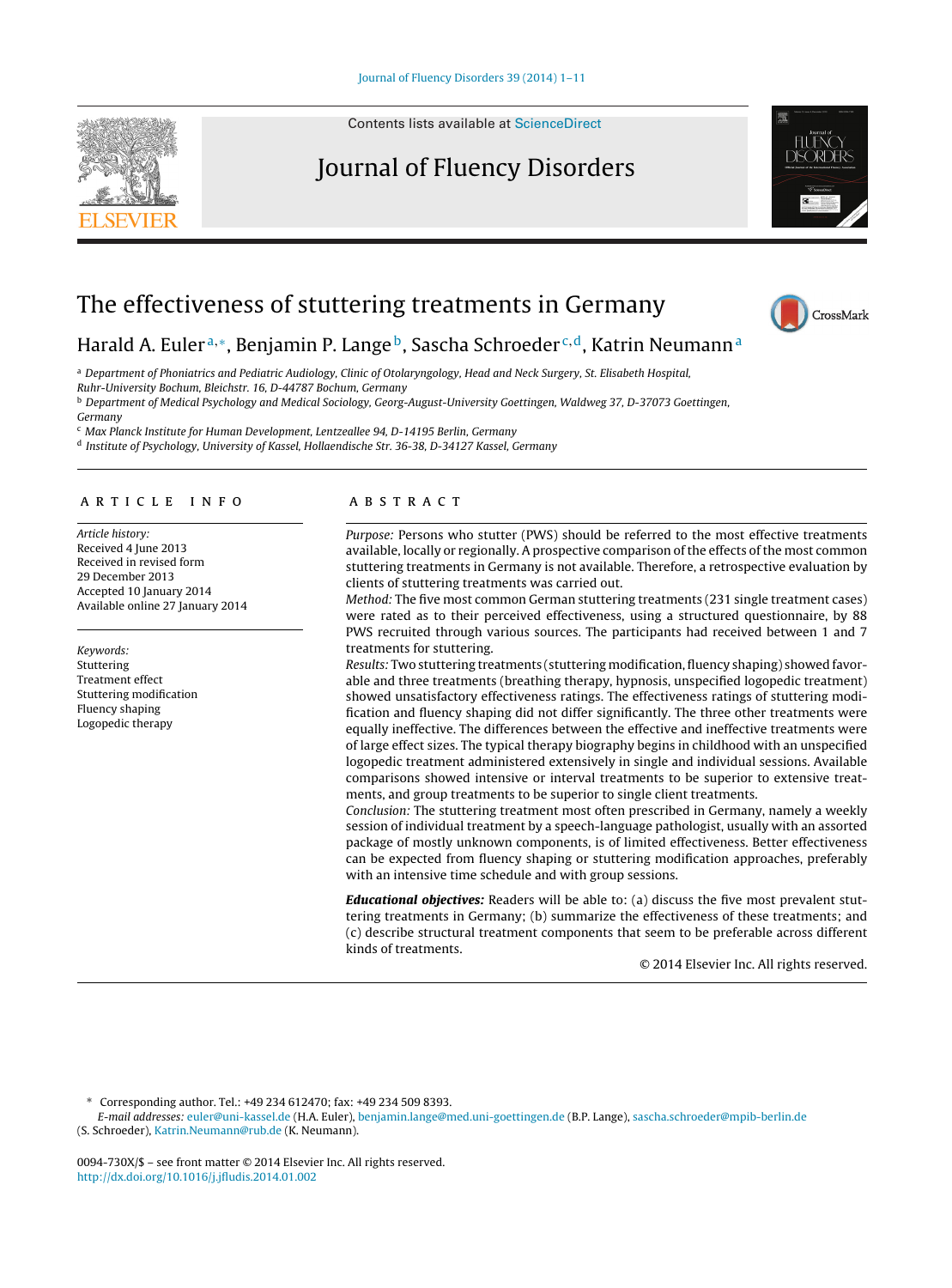# **1. Introduction**

Stuttering treatments are shown to have a lasting effect, both for speech outcomes and for social, emotional, and cognitive outcomes, if they contain variants of slowed speech, soft voice onset, continuous phonation, self-management, response contingencies, exercises in group sessions, and transfer into non-clinical settings ([Bothe,](#page-10-0) [Davidow,](#page-10-0) [Bramlett,](#page-10-0) [&](#page-10-0) [Ingham,](#page-10-0) [2006;](#page-10-0) [Herder,](#page-10-0) [Howard,](#page-10-0) [Nye,](#page-10-0) [&](#page-10-0) [Vanryckeghem,](#page-10-0) [2006\).](#page-10-0) For preschool children, parental reinforcement for fluent speech has also shown effectiveness [\(Lattermann,](#page-10-0) [Euler,](#page-10-0) [&](#page-10-0) [Neumann,](#page-10-0) [2008;](#page-10-0) [Nye](#page-10-0) et [al.,](#page-10-0) [2013\).](#page-10-0) Pharmacological treatments have had unsatisfactory outcomes thus far [\(Bothe,](#page-10-0) [Davidow,](#page-10-0) [Bramlett,](#page-10-0) [Franic,](#page-10-0) [&](#page-10-0) [Ingham,](#page-10-0) [2006\).](#page-10-0)

One of the most important findings regarding stuttering treatment effects, particularly in the study of [Bothe,](#page-10-0) [Davidow,](#page-10-0) [Bramlett,](#page-10-0) [Franic,](#page-10-0) et [al.](#page-10-0) [\(2006\)](#page-10-0) and [Bothe,](#page-10-0) [Davidow,](#page-10-0) Bramlett, [and](#page-10-0) [Ingham](#page-10-0) (2006) and most saliently in [Nye](#page-10-0) et al. [\(2013\),](#page-10-0) is that only a minority of studies fulfill methodological quality criteria of modern evidence-based research. [Bothe,](#page-10-0) [Davidow,](#page-10-0) [Bramlett,](#page-10-0) [Franic,](#page-10-0) et [al.](#page-10-0) [\(2006\)](#page-10-0) and [Bothe,](#page-10-0) [Davidow,](#page-10-0) [Bramlett,](#page-10-0) [and](#page-10-0) [Ingham](#page-10-0) [\(2006\)](#page-10-0) required as inclusion criterion that four out of five quality criteria (random assignmentto groups or qualified single-subject design; blind or independent observers; both pre-treatment and post-treatment data; beyond-clinic data; controls for speech rate and naturalness) had to be fulfilled. The authors identified 39 out of 162 studies published between 1970 and 2005 that fulfilled their relatively lenient inclusion criterion. [Nye](#page-10-0) et [al.](#page-10-0) [\(2013\)](#page-10-0) meta-analyzed the reports about treatment effectiveness in children and adolescents between the ages of 2 and 18 years, first excluding single-subject studies, pharmacological studies, and studies which did not report fluency measures, with a stricter methodological inclusion criterion provided by the [Downs](#page-10-0) [&](#page-10-0) [Black,](#page-10-0) [1998Downs](#page-10-0) [and](#page-10-0) [Black](#page-10-0) [Checklist](#page-10-0) [\(1998\).](#page-10-0) This checklist assesses five categories of methodological quality (reporting, external validity, internal validity bias, internal validity confounding, and power) and yields an overall methodological quality rating by expert raters. With a relatively moderate and compliable cut-off  $(14$  out of a possible 26 points) the authors could include only nine studies, from 312 citations that fulfilled the first inclusion criteria.

Studies reported in German journals were not included in the above-mentioned reviews. To our knowledge there is at least one German study [\(Euler](#page-10-0) [&](#page-10-0) [Wolff](#page-10-0) [von](#page-10-0) [Gudenberg,](#page-10-0) [2000\)](#page-10-0) which probably would have otherwise been included in the [Bothe,](#page-10-0) [Davidow,](#page-10-0) [Bramlett,](#page-10-0) [Franic,](#page-10-0) et [al.](#page-10-0) [\(2006\)](#page-10-0) and [Bothe,](#page-10-0) [Davidow,](#page-10-0) [Bramlett,](#page-10-0) [and](#page-10-0) [Ingham](#page-10-0) [\(2006\)](#page-10-0) review. An effectiveness comparison of German treatments in order to inform German prescribers is needed, but is not available. However, it is not given that the effectiveness and efficiency of treatments performed by experts under selected and often ideal circumstances, such as reported in the above-mentioned systematic reviews, compares to the effectiveness and efficiency of the same kind of treatments delivered in everyday domestic contexts [\(Langevin](#page-10-0) et [al.,](#page-10-0) [2006\).](#page-10-0)

Persons who stutter (PWS) or whose parents search for stuttering treatment have the right to get the most effective and evidence-based treatments recommended by professionals ([Yaruss,](#page-10-0) [2001\)](#page-10-0) which are locally or regionally available. Therefore, a Germany-wide retrospective questionnaire-based study on the rated effectiveness of stuttering treatment is reported in this paper. It can be expected that some of the results are generalizable to countries other than Germany, depending on how access to stuttering treatments differs between Germany and other countries where stuttering treatments are provided. Therefore, the treatment situation in Germany is described first, followed by the situation in a few selected countries. We omit the North American countries, assuming that most readers are relatively well informed about stuttering treatment in the United States and Canada.

#### 1.1. Access to stuttering treatments in Germany, Australia, and Eastern Europe

In Germany, parents who are concerned that their child might stutter most often consult a physician (pediatrician, phonatrician/pediatric audiologist, otorhinolaryngologist) who prescribes a treatment and refers the child to a logopedist (the most common Continental European occupational title for a speech-language pathologist) in a private practice or, less frequently, to a stuttering treatment center. Adult PWS who seek treatment also consult a physician in order to obtain a medical referral. The latter is required for health insurance coverage. Health insurance, which is obligatory in Germany (either public or private), covers the costs for unspecified logopedic treatments in private practices and, in most cases, partly for selected specific treatments, such as fluency shaping treatments or stuttering modification treatments [\(Peters](#page-10-0) [&](#page-10-0) [Guitar,](#page-10-0) [1991\),](#page-10-0) provided in centers. Other therapies, such as breathing regulation or hypnosis-based treatments, have to be covered by the patients or parents themselves.

In Australia, as an example of an English-speaking country, speech pathology services for stuttering are provided in hospitals, schools, health centers, and private practices. A medical referral is not required. Services in the public sector are free of charge and optional health insurance covers part of the costs in the private sector. Financial support is also provided by the government for a limited number of sessions with a private practitioner. As stuttering has quite a high profile in Australia, parents of preschoolers who start to stutter will often contact a speech pathologist directly for a consultation (A. Packman, personal communication, May 15, 2013).

In most Eastern European countries [\(Fibiger,](#page-10-0) [Peters,](#page-10-0) [Euler,](#page-10-0) [&](#page-10-0) [Neumann,](#page-10-0) [2008\),](#page-10-0) stuttering treatment for children is offered in kindergartens, schools, or health services and is usually free of charge. Coverage of treatment is provided by educational systems, health services, or social/health insurance. In many Eastern European countries, but not in Bulgaria and Russia, adults receive free treatment through the public health system or get full or partial reimbursement from their health insurance. Many different kinds of therapeutic approaches are reported, but fluency shaping treatment is dominant,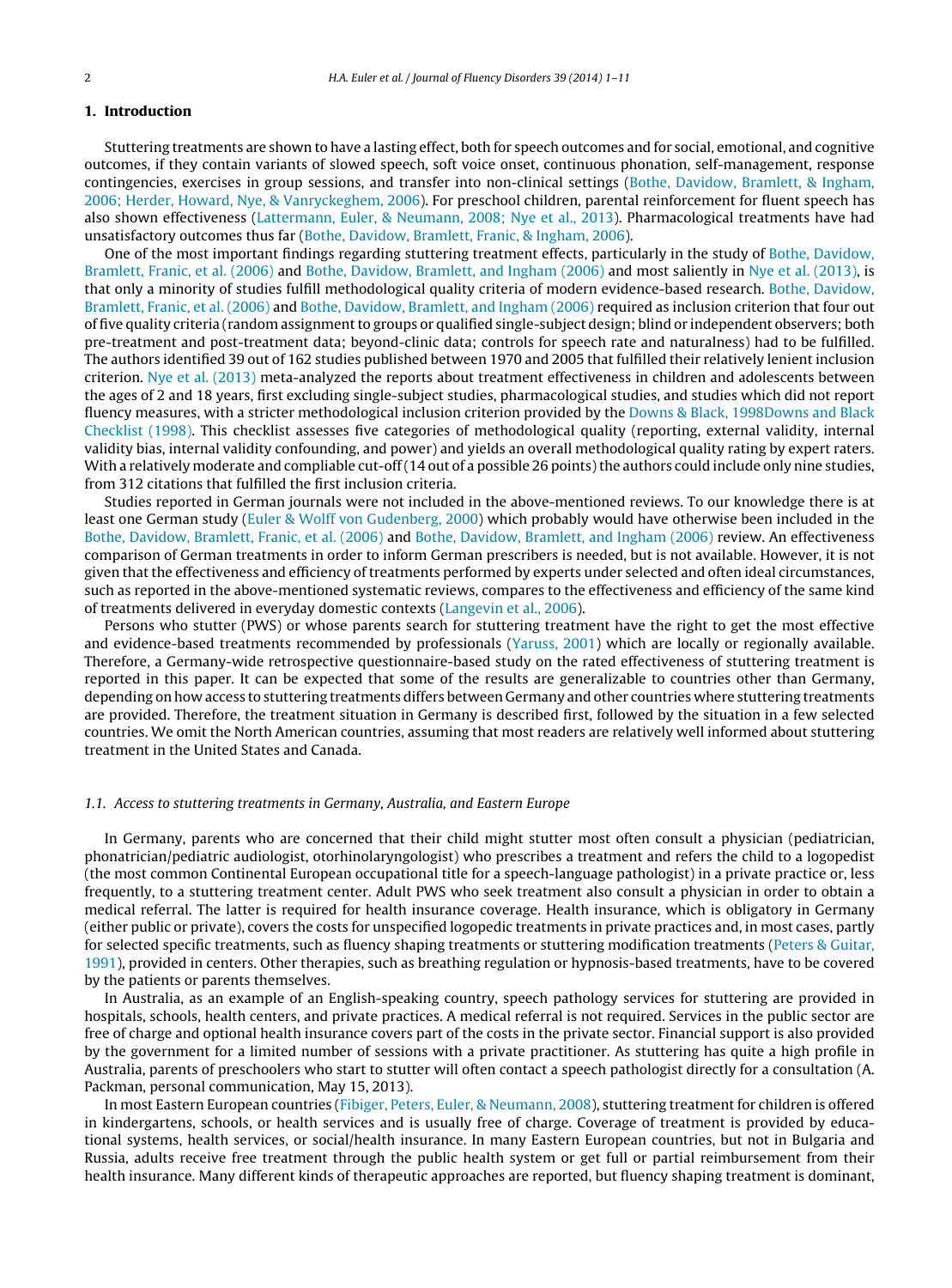followed by stuttering modification and a host of other treatments which are unusual elsewhere, such as "logorhythmic" therapy, phonographorhythmic therapy, "complex method," and medication such as bronchodilatation.

# 1.2. The comparability of stuttering prevalence and treatment effects across languages

It might be assumed that prevalence of stuttering and treatment successes differs between languages (e.g. [Dworzynski](#page-10-0) [&](#page-10-0) [Howell,](#page-10-0) [2004\).](#page-10-0) However, earlier studies about prevalence differences – as, for example, reported in [Bloodstein](#page-10-0) [and](#page-10-0) [Bernstein](#page-10-0) [Ratner](#page-10-0) [\(2008\)](#page-10-0) – are of questionable validity and generally cannot be replicated (e.g. [Proctor,](#page-10-0) [Yairi,](#page-10-0) [Duff,](#page-10-0) [&](#page-10-0) [Zhang,](#page-10-0) [2008\).](#page-10-0) Despite substantial differences in phonetic complexity between languages [\(Dworzynski](#page-10-0) [&](#page-10-0) [Howell,](#page-10-0) [2004\),](#page-10-0) the literature so far seems to report comparable treatment success across languages [\(Langevin](#page-10-0) et [al.,](#page-10-0) [2006;](#page-10-0) [Shenker,](#page-10-0) [2004\).](#page-10-0) The conclusion of comparability across languages might turn out to be premature considering that only a few of the many existing languages have been compared. However, in the absence of contradicting data this assumption seems warranted, which justifies tentative generalizations from German to other languages.

#### 1.3. Studies of effectiveness of stuttering treatments in Germany

Reports concerning the effectiveness of stuttering treatments in Germany which fulfill a reasonable number of the methodological criteria specified in the [Downs](#page-10-0) [and](#page-10-0) [Black](#page-10-0) [Checklist](#page-10-0) [\(1998\)](#page-10-0) are rare. A study by [Lattermann](#page-10-0) et [al.](#page-10-0) [\(2008\)](#page-10-0) reports the Lidcombe treatment to produce significantly higher reduction of disfluences in preschoolers than those seen in the wait-control group. In a relatively large sample of adolescent [and](#page-10-0) adult PWS ( $N=238$ ), [Euler](#page-10-0) and [Wolff](#page-10-0) [von](#page-10-0) [Gudenberg](#page-10-0) [\(2000\)](#page-10-0) and [Euler,](#page-10-0) [Wolff](#page-10-0) [von](#page-10-0) [Gudenberg,](#page-10-0) [Jung,](#page-10-0) [and](#page-10-0) [Neumann](#page-10-0) [\(2009\)](#page-10-0) documented the longer-term effects of the Kassel Stuttering Therapy, a two- to three-week intensive fluency shaping approach with special biofeedback software to train smooth voice onsets and continuous phonation, as well as a one-year maintenance program which entails client monitoring of practice on the computer and two to three weekend refresher courses during a period of 12 months after the intensive course. The longer-term effects (12 months after the last refresher course, or later) were favorable both with respect to objectively assessed disfluencies – measured in four different speech tasks – and to subjective evaluations of various speech aspects, as they amounted to effects sizes of about 1.0, depending on the speech task. If relapses occurred, they did so most often within the first six months after the intensive course. [Natke,](#page-10-0) [Alpermann,](#page-10-0) [Heil,](#page-10-0) [Kuckenberg,](#page-10-0) [and](#page-10-0) [Zückner](#page-10-0) [\(2010\)](#page-10-0) reported the long-term effects of the treatment of 18 clients with a stuttering modification procedure, administered as an interval treatment in group sessions with a structured treatment protocol, an explicit prescription of the speech techniques to be trained, and semiannual refreshers during the two-year period after intensive treatment. Disfluencies were measured with the use of a modified time-interval analysis [\(Cordes,](#page-10-0) [Ingham,](#page-10-0) [Frank,](#page-10-0) [&](#page-10-0) [Ingham,](#page-10-0) [1992\),](#page-10-0) with 3-second slices of speech categorized as "stuttered," "fluent," or "trained speaking pattern," with the latter category constituting the modification. Fluency assessments, also one and two years after intensive treatment, were carried out through surprise telephone calls by an unknown person from outside the treatment context. The treatment effects sizes from before treatment to two years after intensive treatment were moderate to large, both for objective disfluency measures and for subjective measures such as attitudes toward communication and speech avoidance. A study by [Kellner](#page-10-0) [\(1993\)](#page-10-0) described the effects of a treatment according to Van Riper, but reports only subjective measures and no objective disfluency measures. Finally, [Baumeister,](#page-9-0) [Caspar,](#page-9-0) [and](#page-9-0) [Herziger](#page-9-0) [\(2008\)](#page-9-0) published, for 40 Austrian children and adolescents, the results of a summer-camp treatment combination of fluency shaping and stuttering modification. Follow-up data, however, were reported for only two months after treatment and for only subjective measures, with a relatively large loss-to-follow-up.

The German language studies with encouraging effectiveness demonstrations are not directly comparable, but three points might be worth considering: (1) the treatments were those which are reported to be the most effective in the international community, that is, the Lidcombe treatment for preschoolers and fluency shaping or stuttering modification for adults [\(Natke](#page-10-0) [&](#page-10-0) [Alpermann,](#page-10-0) [2010\);](#page-10-0) (2) the treatments were intensive; and (3) the treatments were not carried out on a one-to-one basis, but were group treatments, or therapist–parent–child treatments in the case of the Lidcombe treatment. As reported above, however, the most commonly prescribed treatment for stuttering is extensive treatment in which one therapist, usually a logopedist, treats a single client, usually in a private practice and with a single session per week, and the kind of treatment is assumedly more often an eclectic composition of various treatment methods rather than an acknowledged evidence-based method executed with proper manual fidelity.

#### 1.4. Aim of the study

A retrospective evaluation of treatment by the clients themselves is currently the only available method to compare the effectiveness of stuttering treatments in Germany. Such a method is admittedly susceptible to biases – some of which, how-ever, can be alleviated by statistical detail analyses and careful interpretation (see Sections [3](#page-4-0) [and](#page-4-0) [4\).](#page-4-0) A retrospective treatment evaluation by PWS, on the other hand, has the advantage that many PWS can look back on a series of successive treatments in their biographies [\(Yaruss,](#page-10-0) [Quesal,](#page-10-0) [&](#page-10-0) [Murphy,](#page-10-0) [2002\)](#page-10-0) and thus are able to make within-subjects comparisons. Additionally, these persons are able to evaluate the long-term effectiveness of treatments (except for those treatments received recently).

A retrospective evaluation of stuttering treatments has previously been reported by [Yaruss,](#page-10-0) [Quesal,](#page-10-0) [Reeves,](#page-10-0) et [al.](#page-10-0) [\(2002\),](#page-10-0) who obtained respective information from 67 respondents attending a National Stuttering Association conference. A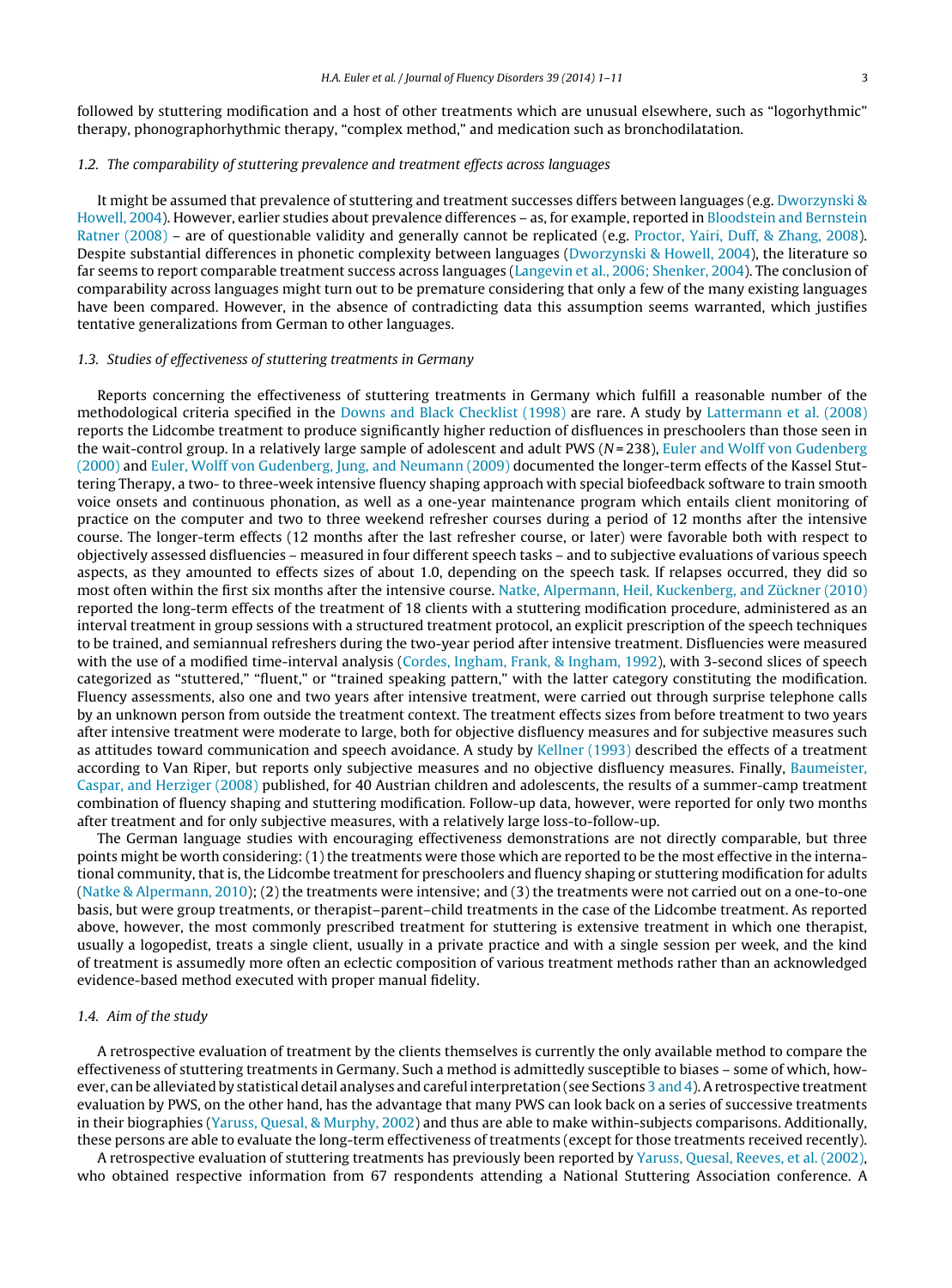major finding was that participants who had received fluency shaping approaches were more likely to report relapse or unsatisfactory results than those who had tried other approaches, mainly stuttering modification or avoidance reduction approaches. Most data from these authors are reported descriptively (percentages of participants), usually with answer formats in grouped variable intervals. Therefore, a more detailed description is provided in Section [4](#page-7-0) of this paper for those results which are comparable to our own ones presented below.

Analysis of the order of the various treatments in the individual treatment biographies may provide an objective measure of treatment effectiveness, albeit of unknown validity, as is true for subjective evaluations. Such an ethological measure concerning what the individual does (deciding for and undergoing a particular treatment) can add validity to a purely psychological measure derived from what the individual says (evaluating a treatment in a questionnaire). An effective treatment can be expected to be more likely the last or only treatment, whereas an ineffective treatment is more likely to be followed by a further treatment, either the same or a different kind of treatment.

The aims of the present study are thus the following: (1) To compare effectiveness and satisfaction ratings as well as treatment durations from PWS who have undergone stuttering treatments in the past, for those kinds of stuttering treatments that have been used mostly in Germany; (2) to investigate which aspects of the therapy, irrespective of kind of treatment (treatment schedule; individual vs. group treatment), are associated with more favorable ratings; and (3) to explore which insights into treatment effectiveness can be gained from a detailed analysis of the within-participant order of stuttering treatments, as explained in the previous paragraph.

# **2. Method**

#### 2.1. Participants

#### 2.1.1. Recruitment strategies

The participants were recruited through various sources. The German Association of Stuttering Self-Help (Bundesvereinigung Stottern & Selbsthilfe e.V.) called attention to the study through their mailing lists. Information regarding participation was also placed in various German stuttering newsgroups ([www.stotterer-training.de/forum/;](http://www.stotterer-training.de/forum/;) [www.stop-stottern.de/forum/stottern/\)](http://www.stop-stottern.de/forum/stottern/). Persons who identified themselves as PWS were sought out on social networks (Facebook, studiVZ, meinVZ). Known PWS were asked for the addresses of other PWS. Professionals involved in stuttering research or treatment were asked for addresses of PWS. All subjects gave their written informed consent according to the Code of Ethics of the World Medical Association (Helsinki Declaration).

### 2.1.2. Description of participants

Completed questionnaires were received from 88 PWS who had received stuttering therapy (61 males, 27 females; 17–66 years old, median 32.5 years), 23 of them through online recruitment. The participants had received between one and seven treatments for stuttering – not infrequently the same kind of treatment more than once. The mean number of treatments per participant was 2.95. Thus, data for about 260 single treatments were available, but because of the exclusion of one kind of treatment due to small case number (see Section [2.3\)](#page-4-0) and missing data, 231 treatment cases finally entered the analysis.

# 2.2. Questionnaire

A questionnaire (see Attachment) was developed which asked, in addition to participant's age and gender, for the following information:

#### • Age at treatment onset for each treatment.

- Duration of each treatment.
- Time regimen of each treatment (extensive treatment: for example, weekly session; interval treatment: for example, several weekends; intensive treatment: for example, treatments lasting for several subsequent days or weeks).
- Social format of each treatment (single or group sessions).
- Name or kind of each treatment. The following categories of the most popular German stuttering treatments, according to the knowledge ofthe authors, were provided:(a) stuttering modification;(b) fluency shaping;(c) combination of stuttering modification and fluency shaping;(d) breathing regulation;(e) hypnosis;(f) unspecified logopedic treatment(for example, treatment mix, breathing, relaxation, voice or articulation exercises, loud reading). All treatments, except for "unspecified logopedic treatment," were additionally labeled with the most popular treatment name or therapist name in order to aid the participants in the identification of their type of treatments. Obviously, the so-called "unspecified logopedic treatment" was unspecified from the viewpoint of the PWS and assumedly not from the viewpoint of the logopedist.
- For the treatments "combination of stuttering modification and fluency shaping," "hypnosis," and "unspecified logopedic treatment," the essential treatment constituents were requested, with 11 response categories. The answers to these questions, however, were too sporadic to lead to additional identification of kinds of therapies.
- Effectiveness of each treatment (1 none at all; 2 a little; 3 so-so; 4 quite good; 5 very good).
- Satisfaction with each treatment  $(1 -$  completely unsatisfied,  $2 -$  rather unsatisfied;  $3 -$  so-so;  $4 -$  quite satisfied;  $5$ completely satisfied).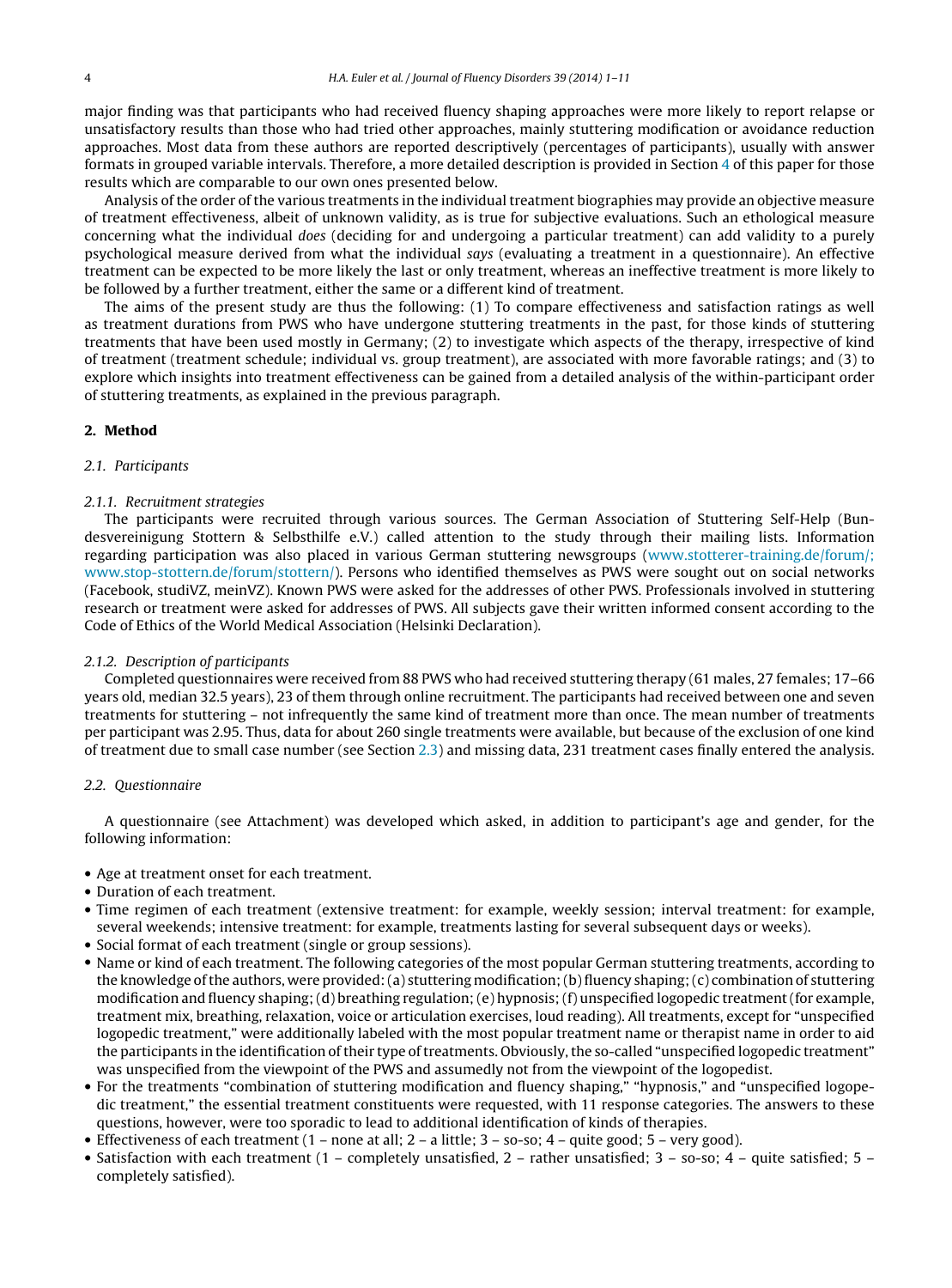# <span id="page-4-0"></span>2.3. Data analysis

Only 11 participants indicated a "combination of stuttering modification and fluency shaping" treatment; they were therefore excluded from the main analysis because of the small sample size. A total of 18 participants did not respond to the question regarding kind of treatment. Thus, 231 cases of treatment from 83 different persons entered the data analysis. An additional 15 participants reported their treatment biography but did not provide effectiveness ratings.

Chi-square tests were used for comparisons of categorical variables, here the frequencies of kinds of treatments and the order of treatments. Two-sample t-tests were conducted to compare the means of two independent samples and analysis of variance (ANOVA) for the comparison of three or more groups (see [Fields,](#page-10-0) [2009,](#page-10-0) for further descriptions of these methods). In this paper, this applied to the effectiveness ratings.

All tests were two-sided and used an alpha level of .05. Effects sizes (eta square [ $\eta^2$ ] and Cohen's  $d$ ) were reported where appropriate. All analyses were conducted with standard procedures as implemented in PASW 18.

The various treatments are nested in persons – that is, a participant could contribute more than one treatment case. Thus, the therapy cases are not independent of each other, which could violate the requirements of the General Linear Model ([Fields,](#page-10-0) [2009\).](#page-10-0) Dependency between the single treatment cases within persons can be quantified by the intra-class correlation coefficient (ICC) which, in this case, indicates the proportion of variance attributable to persons. For both targetdependent variables the ICCs were extremely low, namely 0.0% for treatment effectiveness and 2.3% for satisfaction with treatment. Therefore, hierarchical modeling is not required [\(Raudenbush](#page-10-0) [&](#page-10-0) [Bryck,](#page-10-0) [2002\).](#page-10-0) The single treatments can be considered as independent cases.

# **3. Results**

#### 3.1. Treatment frequencies

The 231 therapy cases were distributed over the various treatments with the following frequencies: 50 cases of stuttering modification, 36 cases of fluency shaping, 13 cases of breathing regulation, 25 cases of hypnosis, and 107 cases of unspecified logopedic treatment. A  $\chi^2$ -test rejected the null hypothesis that all treatments occurred with the same frequency  $(\chi^2(5)_{N=231}$  = 116.16, p < .001). Most participants contributed only one (n=19) or two (n=21) treatment cases. Three or four treatment cases per participant occurred relatively often  $(n = 17$  each), whereas more treatments per participant rarely occurred (5 therapies: 5 participants; 6: 2 participants; 7: 2 participants).

# 3.2. Correlation between effectiveness of and satisfaction with treatment

Several distributions of satisfaction ratings were not normally distributed. Therefore, the correlations between the ratings of treatment effectiveness and satisfaction with treatment were calculated non-parametrically. The Spearman rank correlations ( $\rho$ ) were as follows for the different kinds of treatments: stuttering modification .75, fluency shaping .65, breathing regulation .58, hypnosis .86, unspecified logopedic treatment .79. A separate statistical analysis of satisfaction with treatment has been omitted for most of the current report, because the results were highly similar to the results regarding rated effectiveness of treatment due to the generally high correlations between both target-dependent variables.

#### 3.3. Effectiveness evaluations of treatments

[Fig.](#page-5-0) 1 shows the effectiveness evaluations of the stuttering treatments. The top bar depicts the ratings for all treatments pooled. The overall picture is sobering, as the frequencies for no or little effects (light gray bars) dominate the frequencies for rather or very good effects (dark gray and black bars).

An ANOVA showed the five types of treatment to be significantly different as to their subjectively rated effectiveness  $(F(4, 217)$ = 29.81, p < .001,  $\eta$ <sup>2</sup> = .35). Bonferroni-corrected paired comparisons documented that both fluency shaping and stuttering modification were significantly more effective than breathing treatment, hypnosis, or unspecified logopedic treatment (all p's < .03). The differences between stuttering modification and fluency shaping were not significant, nor were any differences between the other three treatment approaches (all p's > .50). Table 1 shows the statistical values for all paired

#### **Table 1**

Paired comparisons of stuttering treatments, with t values, p values, and effect sizes  $d(t/p/d)$ ; significant differences indicated by asterisk.

|                                                                                       | Kind of treatment |                                         |                                                     |                                                                    |  |  |  |
|---------------------------------------------------------------------------------------|-------------------|-----------------------------------------|-----------------------------------------------------|--------------------------------------------------------------------|--|--|--|
|                                                                                       | Fluency shaping   | Breathing regulation                    | <b>Hypnosis</b>                                     | Unspecified logopedic<br>treatment                                 |  |  |  |
| Stuttering modification<br>Fluency shaping<br>Breathing regulation<br><b>Hypnosis</b> | 1.46/.99/0.20     | $3.16 / .03*/0.51$<br>$4.03/0.01*/0.60$ | $6.76/0.01*0.94$<br>7.59/.01*/1.02<br>1.97/.56/0.27 | 7.56/.01*/1.07<br>8.38/.01*/1.27<br>1.06/.99/0.22<br>1.62/.99/0.27 |  |  |  |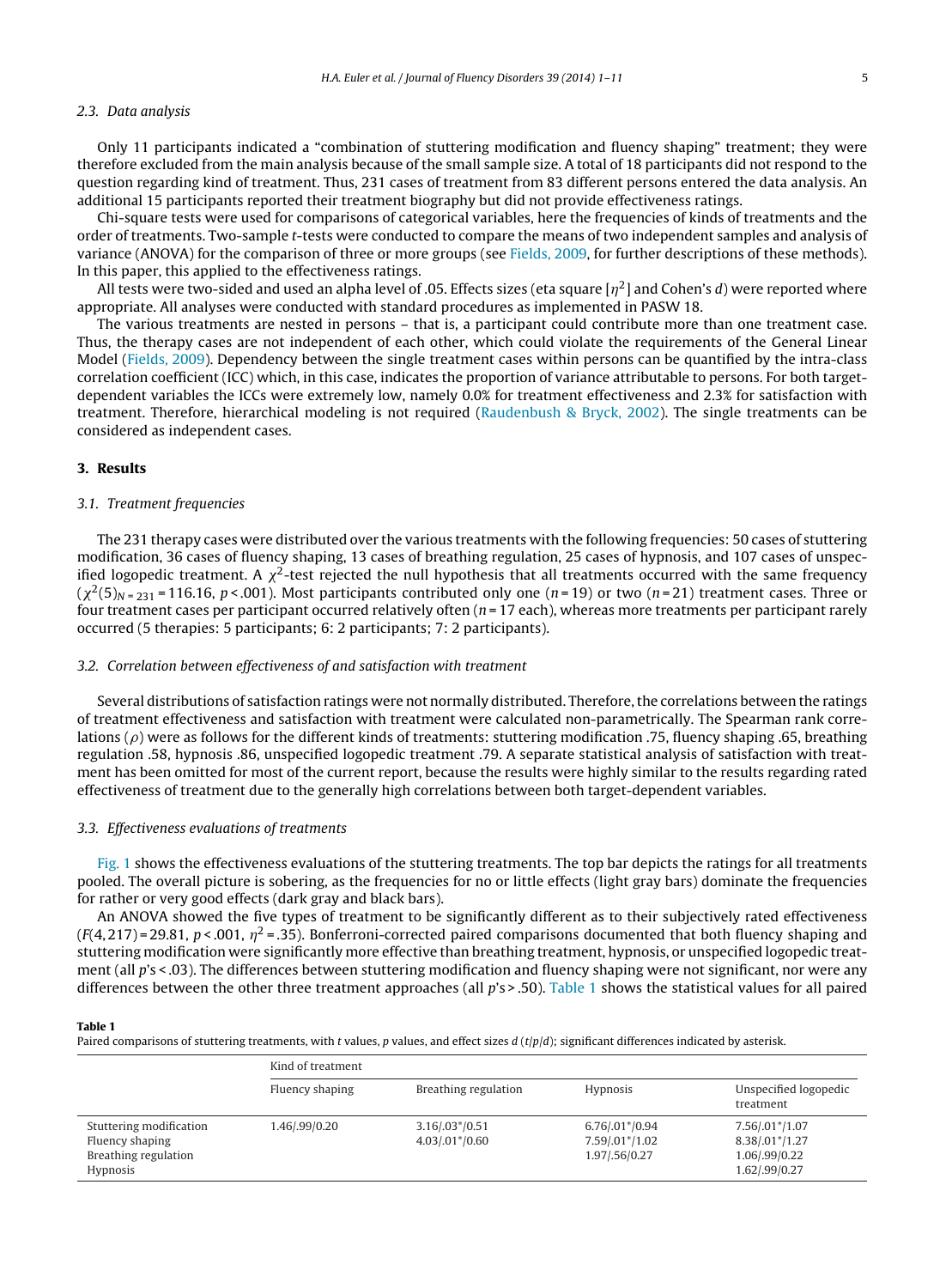<span id="page-5-0"></span>

**Fig. 1.** Percentages of respondents with particular treatment effectiveness ratings.(The darker the more effective; white vertical stripes within each stacked bar indicate the borderline between the percentages of respondents who rated the treatment as effective and the percentages who rated it as less effective.)

comparisons and Table 2 the descriptive values for each treatment approach, including the values for satisfaction with each treatment. The treatment combination of stuttering modification and fluency shaping, which had been excluded from the main analysis due to small sample size, had comparable values to both pure treatment forms (means: effectiveness 4.18, satisfaction 4.27).

The difference between the two effective and satisfactory treatment approaches and the three less effective and satisfac-tory ones is not only statistically significant but also of considerable effect size, represented as Cohen's d [\(Cohen,](#page-10-0) [1988\).](#page-10-0) The effectiveness gap [\(Table](#page-4-0) 1) for the significant differences ranges between effect size of  $d = 0.51$  (stuttering modification vs. breathing treatment) and  $d = 1.27$  (fluency shaping vs. unspecified treatment). Unlike the statistical significance of a difference between groups, the effect size indicates the practical significance. By convention, a  $d > 0.50$  is considered a moderate effect, a  $d > 0.80$  a large effect [\(Cohen,](#page-10-0) [1988\).](#page-10-0)

#### 3.4. Treatment order

Each treatment was classified into two complementary categories, namely whether it was the last or only treatment or whether it was followed by another treatment, which could be a different or the same kind of treatment. Altogether, the data for 98 participants entered the analysis. The number of participants here is higher than that for the effectiveness ratings, because some subjects described their treatment biography but did not provide treatment effectiveness ratings. Of the 53 stuttering modification treatments, 36 were the only or last treatment (68%). Of the 37 fluency shaping treatments, 30 (81%) were the only or last treatment. The respective percentages for the other three kinds of treatment were as follows: breathing treatment 44%, hypnosis 12%, and unspecified logopedic treatment 8%. The frequency difference between stuttering modification and fluency shaping was significant ( $\chi^2(1) = 6.74$ ,  $p < .01$ ).

#### 3.5. Age and stuttering treatment

[Fig.](#page-6-0) 2 shows the ages at which the participants had received the various stuttering treatments. Unspecified logopedic treatment was received mainly at early ages. The first stuttering treatment was an unspecified logopedic treatment in 72% of the cases. Of the children up to the age of 8 years, 84% had received an unspecified logopedic treatment for their stuttering. The most effective treatments, however – fluency shaping and stuttering modification – were typically not received before young adulthood.

#### **Table 2**

Effectiveness and satisfaction with each kind of stuttering treatment; M: mean; SD: standard deviation; and CI: 95% confidence interval.

| Kind of stuttering treatment    | Effectiveness |           |               | Satisfaction |           |               |
|---------------------------------|---------------|-----------|---------------|--------------|-----------|---------------|
|                                 | М             | <b>SD</b> |               | M            | <b>SD</b> |               |
| Stuttering modification         | 3.78          | 1.31      | $3.40 - 4.60$ | 3.88         | 1.09      | $3.57 - 4.19$ |
| Fluency shaping                 | 4.17          | 0.90      | 3.86-4.47     | 3.89         | 1.02      | $3.53 - 4.24$ |
| Breathing treatment             | 2.58          | 1.68      | $1.52 - 3.65$ | 1.75         | 1.22      | $0.98 - 2.52$ |
| Hypnosis                        | 1.76          | 1.23      | $1.25 - 2.27$ | 2.12         | 1.33      | $1.57 - 2.67$ |
| Unspecified logopedic treatment | 2.20          | 1.21      | 1.96-2.44     | 2.46         | 1.28      | $2.21 - 2.71$ |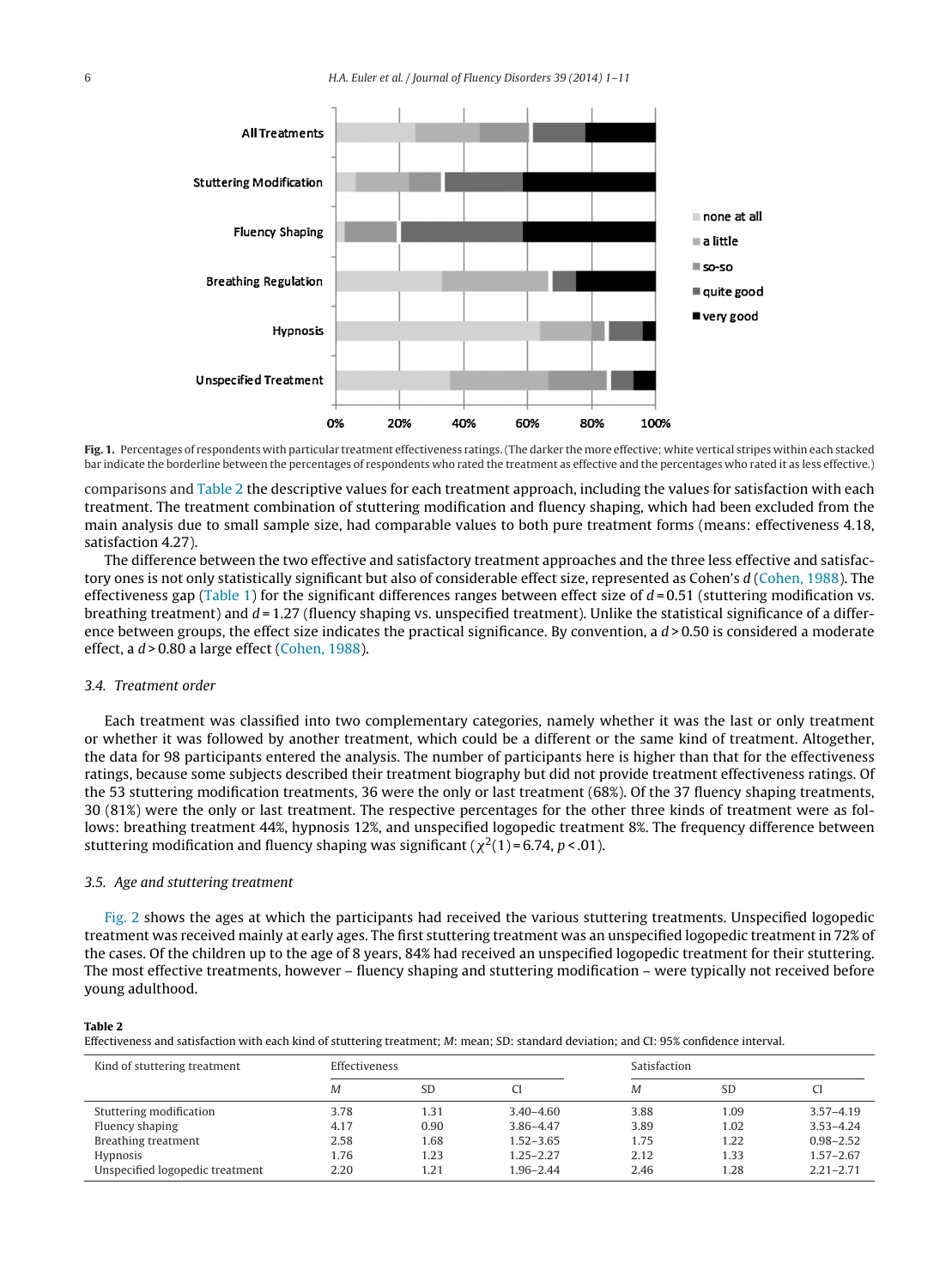<span id="page-6-0"></span>

Fig. 2. Absolute number of treatment cases in five different age ranges (N=246, cases without treatment effectiveness ratings included). **Table 3**

Median duration, temporal regimen, and social form of the stuttering treatments.

|                                 | Median duration (months) | Temporal regimen (%) |          |           | Social form (%) |       |
|---------------------------------|--------------------------|----------------------|----------|-----------|-----------------|-------|
|                                 |                          | Extensive            | Interval | Intensive | Single          | Group |
| Stuttering modification         | 9.5                      | 38                   | 40       | 16        | 38              | 62    |
| Fluency shaping                 | 1.0                      |                      |          | 89        |                 | 95    |
| Breathing treatment             | 0.5                      |                      | 11       | 78        |                 | 100   |
| <b>Hypnosis</b>                 | 6.0                      | 56                   |          | 44        | 40              | 60    |
| Unspecified logopedic treatment | 10.0                     | 84                   |          | 14        | 76              | 24    |

#### 3.6. Duration and structure of stuttering treatments

The average duration of each kind of stuttering treatment, the temporal regimen (intensive, interval, extensive), and the social form (individual or group sessions) are shown in Table 3. Limitations of the evaluation of treatment durations are addressed in Section [4.](#page-7-0)

Due to small sample sizes, the relationship between the temporal regimen (extensive, interval, intensive) and the effectiveness of the treatment could be examined only partially. With respect to unspecified logopedic treatment, the difference between extensive ( $n = 76$ ) and intensive treatment ( $n = 13$ ) could be tested; likewise for hypnosis ( $n = 14$  vs.  $n = 11$ ), with no significant difference for either treatment form. However, the sample sizes were small and the treatment effects were low. Both the sample size and the floor effect do not allow for a powerful test of potential true differences. In the case of stuttering modification, interval treatment ( $n = 19$ ) was very significantly superior to extensive treatment ( $n = 18$ ;  $p < .01$ ;  $d = 1.02$ ).

The difference between individual and group session treatment could be tested for stuttering modification, hypnosis, and unspecified logopedic treatment, due to sufficiently large subsample sizes (Fig. 3). As for stuttering modification, group therapy (n=19) was very significantly superior to individual therapy (n=34, p < 01; d=0.84) and significantly superior to unspecified treatment ( $n = 25$  vs.  $n = 76$ ,  $p < .05$ ,  $d = 0.49$ ). With respect to hypnosis ( $n = 16$  vs.  $n = 9$ ) there was no significant difference, but again, small samples and floor effect prevent detection of minor true differences. All in all, the data point to an advantage of group treatments over individual treatments, and of intensive treatments over extensive treatments.

#### 3.7. Earlier vs. more recent treatments

The unspecified logopedic treatments had been received most often at earlier ages, with stuttering modification and fluency shaping at later ages (Fig. 2). This age difference might constitute a bias against the unspecified treatments which



**Fig. 3.** Mean effectiveness ratings for individual session (dark gray bars) vs. group session treatments (light gray bars); whiskers: standard error.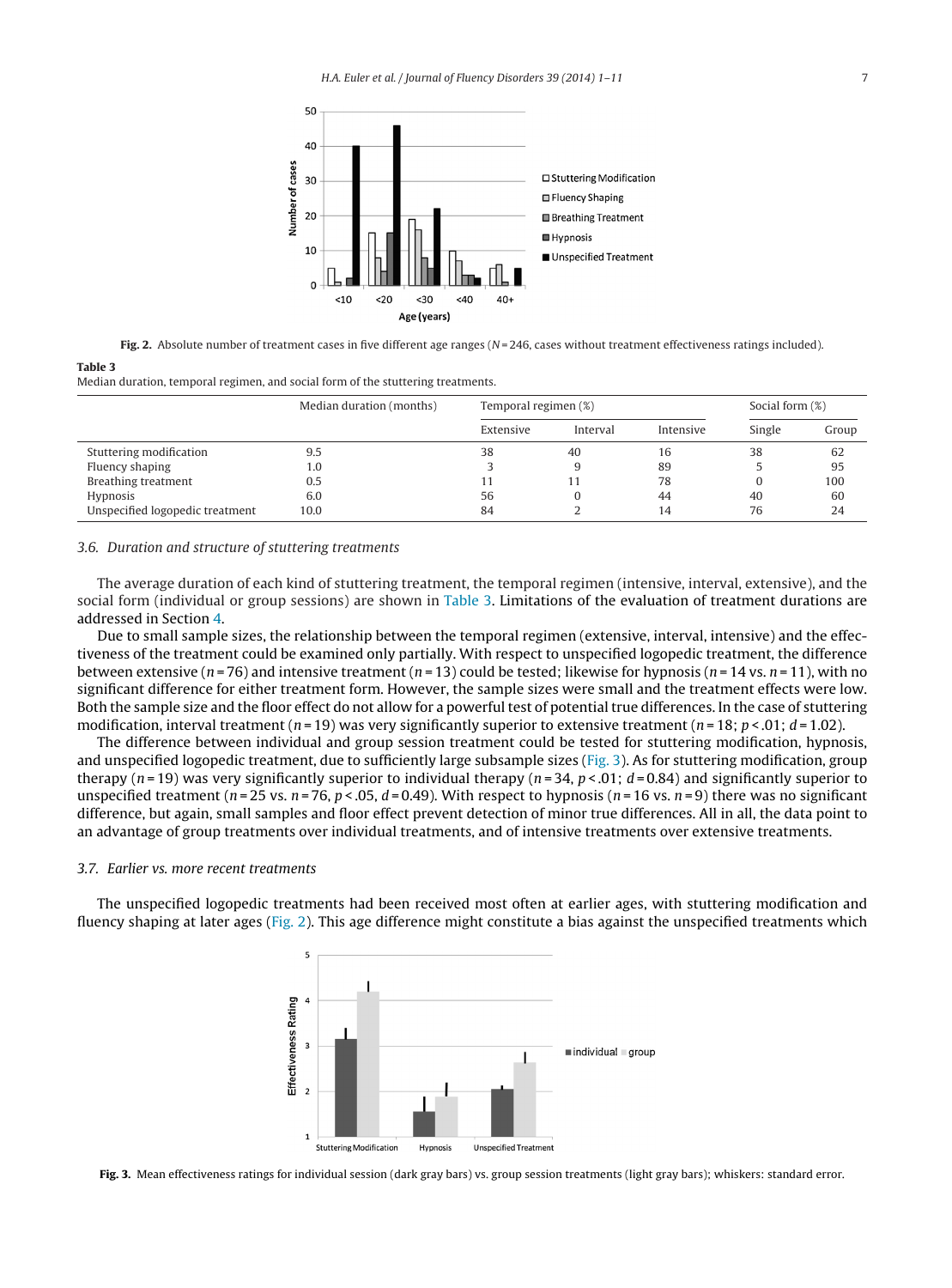<span id="page-7-0"></span>could have gained in quality over the years. To control for this possible bias, earlier treatments were compared with more recent treatments for those treatments with sufficient sample sizes. For stuttering modification and fluency shaping, the median treatment onset was five years previously. For both treatmentforms,there was no significant effectiveness difference between the earlier and the more recent treatments. Half of the unspecified logopedic treatments had been received 21 years previously or earlier. These past treatments, however, were not less effective than the unspecified treatments received less than 21 years previously. In fact, they were numerically more effective, although not significantly so ( $p = .065$ ), than the more recent ones. This finding cannot be explained by a glorification of the past, because the satisfaction with the earlier nonspecific treatments was numerically lower (albeit not to a statistically significant level) than the more recent nonspecific treatments. The effectiveness comparison between stuttering modification and fluency shaping on the one hand, and unspecified logopedic treatments on the other, is thus not biased against unspecified logopedic treatments due to different amounts of time having elapsed since treatment onset.

Another possible bias could be due to the fact that the typical stuttering treatment biography starts with an unspecified logopedic treatment. Persons for whom this first unspecified treatment was effective might be less likely to participate in the current study. A non-assisted recovery from stuttering is also not unlikely during childhood [\(Johannsen,](#page-10-0) [2001;](#page-10-0) [Månsson,](#page-10-0) [2000;](#page-10-0) [Yairi](#page-10-0) [&](#page-10-0) [Ambrose,](#page-10-0) [2005\)](#page-10-0) and can be confounded with true treatment effects. Thus, those persons with assisted childhood recovery from stuttering might be underrepresented in the current study, whereas those with persistent stuttering might be overrepresented. To control for this possible bias, only those treatments that were not an initial treatment were selected. From these second or later treatments, the pooled cases of stuttering modification and fluency shaping  $(n=66)$ were compared, concerning their effectiveness, with the second or later cases of unspecified treatment ( $n = 47$ ). The difference remained highly significant ( $M = 5.06$  vs.  $M = 2.55$ ) with a very large effect size ( $d = 1.26$ ), which was comparable to the difference between stuttering modification and unspecified logopedic treatment  $(d=1.27)$  or the difference between fluency shaping and unspecified logopedic treatment  $(d = 1.99)$  when first treatments were included. A bias against unspecified logopedic treatment due to early selection is thus unlikely.

#### **4. Discussion**

A retrospective evaluation by clients of the effectiveness and satisfaction with stuttering treatments implemented most often in Germany has clearly differentiated between two effective and three relatively ineffective treatments. Effective treatments were stuttering modification and fluency shaping, whereas treatments with little effect were breathing treatment, hypnosis, and unspecified logopedic treatment. Stuttering modification and fluency shaping were perceived as equally effective. This result agrees with international reports in which fluency shaping techniques and stutter modification approaches have been shown to be effective in reducing either speech disfluencies or the burden of stuttering [\(Prasse](#page-10-0) [&](#page-10-0) [Kinkano,](#page-10-0) [2008\),](#page-10-0) or both. The size of the difference between effective and hardly effective treatments is similar to the difference between treatment groups and non-treatment control groups as reported by [Nye](#page-10-0) et [al.](#page-10-0) [\(2013\),](#page-10-0) namely a difference of about one standard deviation, which is equivalent to an effect size of  $d = 1$ . The participants in the study by [Yaruss,](#page-10-0) [Quesal,](#page-10-0) [and](#page-10-0) [Murphy,](#page-10-0) [\(2002\)](#page-10-0) and [Yaruss,](#page-10-0) [Quesal,](#page-10-0) [Reeves,](#page-10-0) et [al.](#page-10-0) [\(2002\)](#page-10-0) reported the same size of difference between the "best" and "worst" treatments they had received.

Fluency shaping and stuttering modification have somewhat different treatment goals, the former aiming primarily at reducing disfluencies and the latter at reducing the negative impact of disfluencies ([Natke](#page-10-0) [&](#page-10-0) [Alpermann,](#page-10-0) [2010\),](#page-10-0) but when PWS are asked for the effectiveness of a treatment, it is assumed that they are able to rate the effectiveness criterion adequately according to the particular treatment aims. In our study, fluency shaping was rated with regard to comparable effectiveness, as was stuttering modification, unlike the retrospective client report by [Yaruss,](#page-10-0) [Quesal,](#page-10-0) [and](#page-10-0) [Murphy](#page-10-0) [\(2002\)](#page-10-0) and [Yaruss,](#page-10-0) [Quesal,](#page-10-0) [Reeves,](#page-10-0) et [al.](#page-10-0) [\(2002\)](#page-10-0) in which fluency shaping was judged as inferior to stuttering modification.

Group treatment format was generally superior to individual treatment format within the three kinds of treatments where comparison was possible because of a sufficient number of cases (stuttering modification, hypnosis, unspecified logopedic treatment; see [Fig.](#page-6-0) 3). Group treatment was the usual format in fluency shaping approaches (95%; see [Table](#page-6-0) 3), whereas in stuttering modification use of the group format was less frequent (62%). The question arises as to whether there might be differences in effectiveness or satisfaction ratings between stuttering modification in group format and fluency shaping in group format. There was a sufficient number of cases to allow such a comparison, namely  $N = 29$  vs.  $N = 34$  for effectiveness ratings and N = 30 vs. N = 33 for satisfaction ratings. However, t-tests showed no significant differences either for ratings of treatment effectiveness or for ratings of satisfaction with treatment.

In contrast to the subjective effectiveness ratings, treatment order as a potential behavioral indicator of treatment effectiveness showed a significant advantage of fluency shaping over stuttering modification, because the former, rather than the latter, was more often the last (or only) treatment received. The reason for this discrepancy between effectiveness ratings and treatment order may be due to a sampling bias, or to the different psychological costs for both forms of treatment: the restructuring of the speech pattern in fluency shaping approaches usually involves a strict program with tedious practice and is prone to fear of failure (that is, relapse), whereas stuttering modification may be more accepting of and congenial to the client. However, this statement is tentative, particularly in light of missing significant differences in the satisfaction ratings between both kinds of treatment.

The data concerning treatment duration is probably not sufficiently valid to calculate efficiency differences, for example, between fluency shaping and stuttering modification. In case of extensive treatment with weekly sessions, the data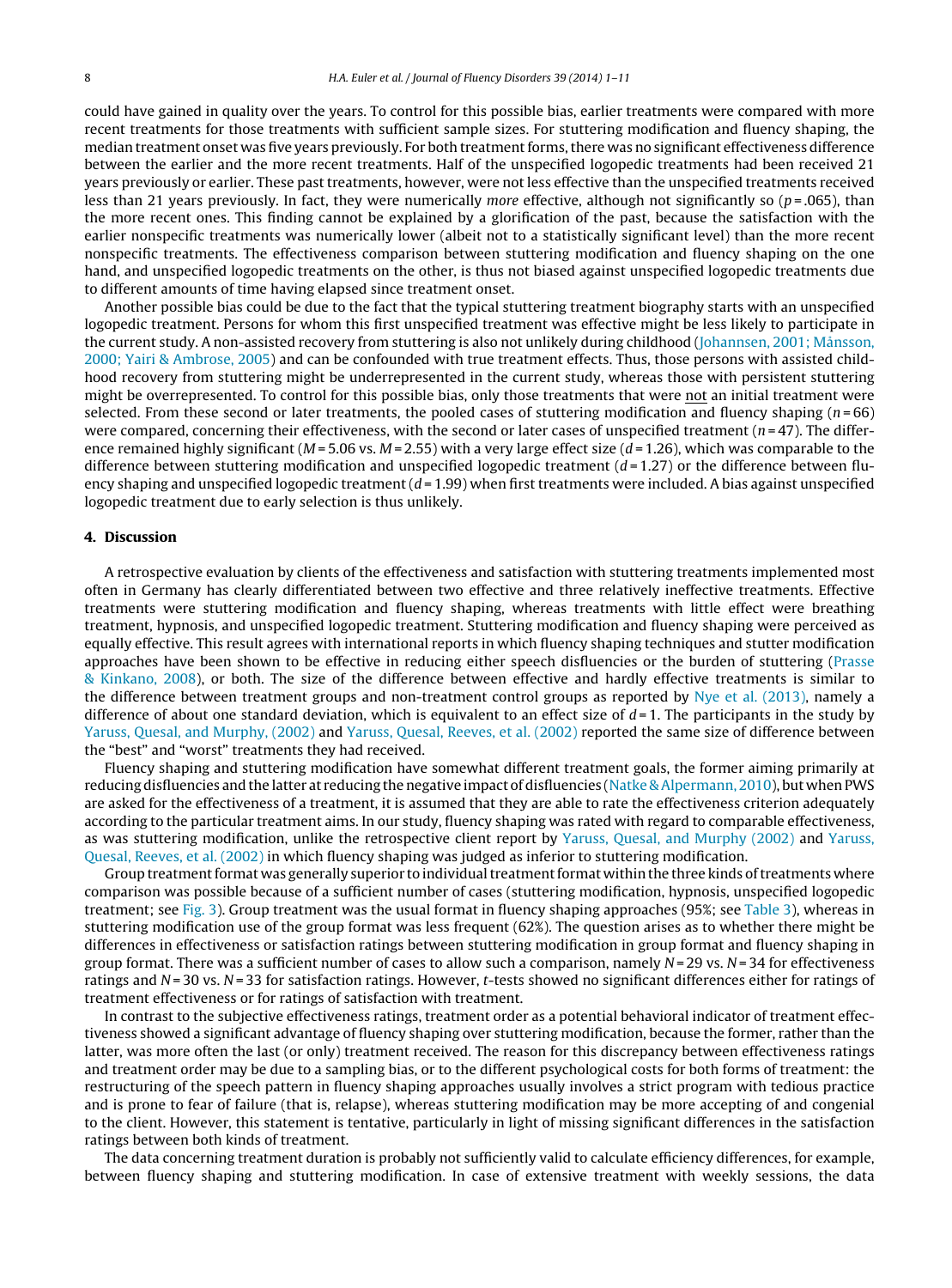regarding treatment duration may most likely mean the time elapsed between the first and the last treatment session. The database remains unclear as to whether these data are comparable to duration reports concerning a fade-out treatment which begins with an in-patient intensive phase followed by a phase of interval treatment, for example, during weekend refresher courses and short daily home practices to automatize the newly acquired speech pattern, as is the case in the Kassel Stuttering Therapy ([Euler](#page-10-0) et [al.,](#page-10-0) [2009\).](#page-10-0)

The average number oftreatments in our sample was 2.9 treatments per participant, whereas [Yaruss,](#page-10-0) [Quesal,](#page-10-0) [and](#page-10-0) [Murphy](#page-10-0) [\(2002\)](#page-10-0) and [Yaruss,](#page-10-0) [Quesal,](#page-10-0) [Reeves,](#page-10-0) et [al.](#page-10-0) [\(2002\)](#page-10-0) reported an average of about 3.8 treatments in a US sample. However, the comparability of both samples is only moderate. The average age of the American participants was 45 years, and that of the current sample 35 years. Moreover, the American sample probably contained a different self-selection bias than the German sample, because the former consisted of voluntary participants from attendees of a National Stuttering Association conference. It is thus premature to conclude that US PWS undergo more stuttering treatments in their lifetime than do German PWS. The age difference might also account for the fact that [Yaruss,](#page-10-0) [Quesal,](#page-10-0) [and](#page-10-0) [Murphy](#page-10-0) [\(2002\)](#page-10-0) and [Yaruss,](#page-10-0) [Quesal,](#page-10-0) [Reeves,](#page-10-0) et [al.](#page-10-0) [\(2002\)](#page-10-0) reported 44.4% of their respondents as having spent more than five years in treatment for stuttering, whereas in our sample only 20.5% had spent that much time in treatment.

Another striking difference between US and German results is hardly explainable by sample differences. [Yaruss,](#page-10-0) [Quesal,](#page-10-0) [and](#page-10-0) [Murphy](#page-10-0) [\(2002\)](#page-10-0) and [Yaruss,](#page-10-0) [Quesal,](#page-10-0) [Reeves,](#page-10-0) et [al.,](#page-10-0) [2002](#page-10-0) reported that only 13.4% of the participants remembered having received treatment before the age of six years. In our sample, the percentage is equally low (15.9%), and the few percentages of difference might simply be due to the fact that the German data have been collected more recently than the US data. However, from the age of six years on, the percentages of American respondents having received treatment declined steadily, from a high of 61.2% in the age group of 6–12 years to a low of 20.0% in the age group of over 50 years. In contrast, the percentages in the German sample were over 50% in all these age groups. This difference is most likely due to differences in health care systems.

The results of the current study suggest two structural components for the optimization of stuttering therapy. A treatment that contains, at least, phases of intensive treatment and group sessions seems to be superior to exclusively individual treatment in distributed single sessions. The recommendation of group treatment for PWS is not new but needs recurrent emphasis [\(Liddle,](#page-10-0) [James,](#page-10-0) [&](#page-10-0) [Hardman,](#page-10-0) [2011\).](#page-10-0) Outpatient treatment of one 45-min session per week, the common duration of a single logopedic treatment session in Germany, helps at best only a minority of PWS. Such a treatment plan contains only nominally – not in reality – one session per week, bearing in mind vacation and illness on the part of either the therapist or client. The current medical prescription practice for stuttering therapy in Germany typically consists of initial treatment by a resident logopedist or – considering the substantial spontaneous remission of childhood stuttering – of a wait-and-see style of treatment abstinence. The training of German logopedists does cover treatment of disfluencies, but generally only theoretically and in a cursory manner. Comparable deficits have been reported for the training of US speech-language pathologists [\(Yaruss,](#page-10-0) [1999;](#page-10-0) [Yaruss](#page-10-0) [&](#page-10-0) [Quesal,](#page-10-0) [2002\).](#page-10-0) The treatment administered frequently in Germany consists of an assemblage of opinion-based or eminence-based treatment components. Such an approach cannot be recommended unless the evidence for long-term treatment effects has been delivered ([Ingham](#page-10-0) [&](#page-10-0) [Cordes,](#page-10-0) [1999\).](#page-10-0) Without such evidence, the practicing speech-language pathologist falls prey to the Lake Wobegon effect [\(Brown,](#page-10-0) [1986;](#page-10-0) [Kruger,](#page-10-0) [1999\),](#page-10-0) the illusory superiority according to which almost everybody considers him or herself as above average in all kinds of skills.

The prevailing argument that each PWS is a unique individual who requires a unique and individually tailored treatment [\(Starkweather,](#page-10-0) [1999\)](#page-10-0) does not speak against evidence-based treatments which are administered according to a treatment protocol, because the treatments which have proven effective – that is, stuttering modification and fluency shaping for adolescents and adults and the Lidcombe treatment for children – generally allow for individual client demands. Moreover, several treatment components which have been shown to be effective [\(Bothe,](#page-10-0) [Davidow,](#page-10-0) [Bramlett,](#page-10-0) [&](#page-10-0) [Ingham,](#page-10-0) [2006;](#page-10-0) [Bothe,](#page-10-0) [Davidow,](#page-10-0) [Bramlett,](#page-10-0) [Franic,](#page-10-0) et [al.,](#page-10-0) [2006;](#page-10-0) [Herder](#page-10-0) et [al.,](#page-10-0) [2006;](#page-10-0) [Lattermann](#page-10-0) et [al.,](#page-10-0) [2008;](#page-10-0) [Nye](#page-10-0) et [al.,](#page-10-0) [2013\)](#page-10-0) can be combined and thus enable selection options which serve individual demands. These components address the speech pattern directly and require drill, rather than addressing secondary problems of stuttering or supposedly underlying psychological causes. Currently, progress in universal treatment effectiveness seems to be better achieved by piecemeal engineering – that is, by improving combinations of treatment components which have been shown to be effective, rather than ever new creative treatment packages without long-term evidence of effectiveness.

The presented study has several, mostly unavoidable, limitations. The sample of participants cannot claim representativeness and several subsamples were small, which further limits representativeness. The data is retrospective and thus is susceptible to memory-induced bias, and the treatment succession within each participant was not balanced. Furthermore, our data do not reveal which kinds of treatment components actually constitute what we call "unspecified treatment." Finally, the data provide information only with regard to generic treatment effects, not clinician effects ([Plexico,](#page-10-0) [Manning,](#page-10-0) [&](#page-10-0) [DiLollo,](#page-10-0) [2010\).](#page-10-0)Attempts to reduce several potential biases, however, did not mitigate the main finding thatthere is a large gap between effective stuttering treatments available in Germany and prevailing treatments which cannot be recommended any longer.

#### **Conflict of interest**

None declared.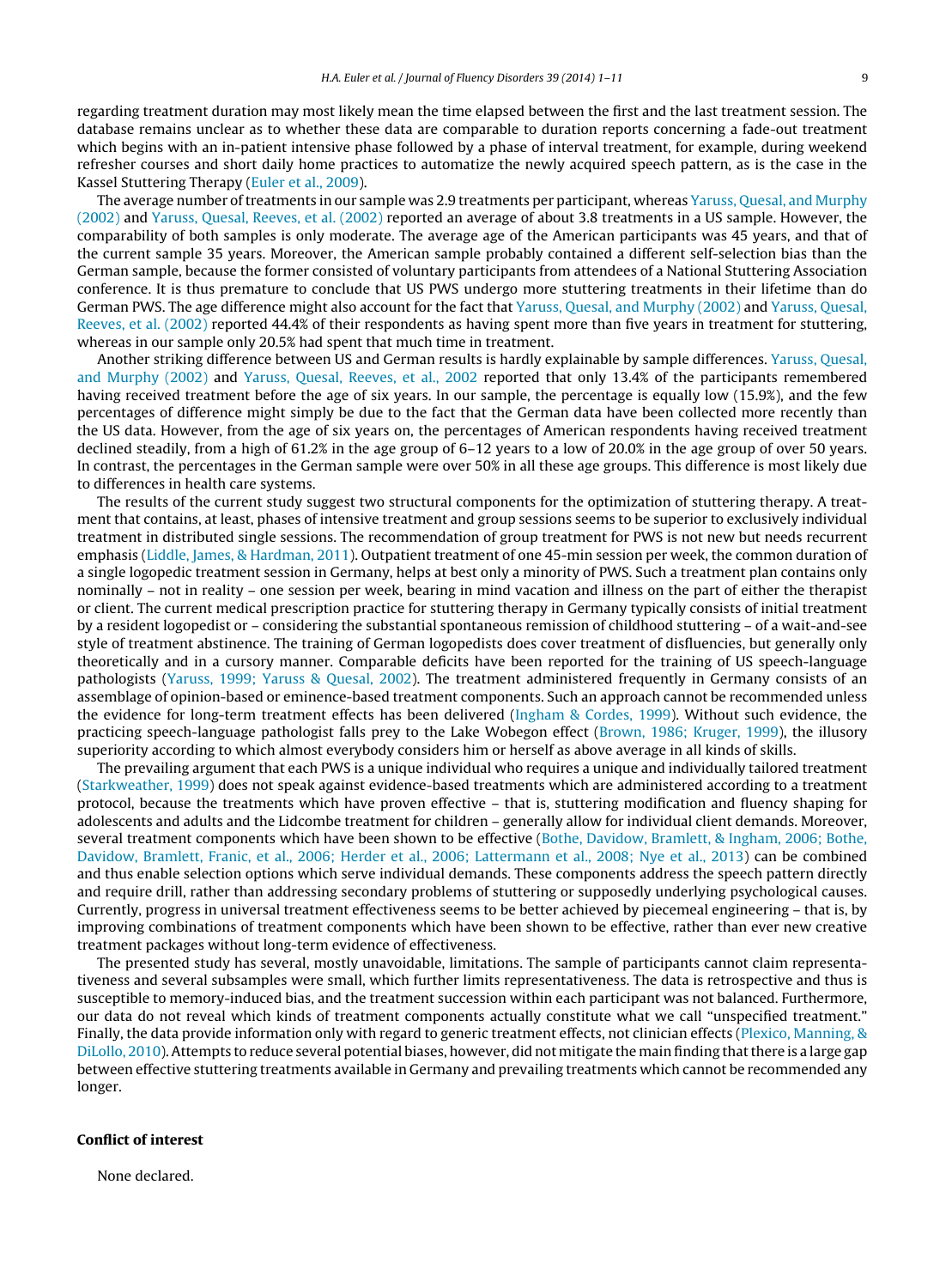# <span id="page-9-0"></span>**Disclosure statement**

Harald Euler has advised the Institute of the Kassel Stuttering Therapy in Bad Emstal, Germany, with respect to data management and analysis.

#### **Financial Disclosures**

None of the authors for the paper "The Effectiveness of Stuttering Treatments in Germany" by Euler, H.A., Lange, B.P., Schroeder, S., & Neumann, K. reported any relevant financial relationships to be disclosed.

#### **Non-Financial Disclosures**

None of the authors for the paper "The Effectiveness of Stuttering Treatments in Germany" by Euler, H.A., Lange, B.P., Schroeder, S., & Neumann, K. reported any relevant non-financial relationships to be disclosed.

#### **Acknowledgement**

We thank Ulrike Sick for her support with respect to the data acquisition.

# **CONTINUING EDUCATION**

# **The effectiveness of stuttering treatments in Germany**

#### QUESTIONS

- 1. Which is the most frequently applied stuttering treatment in Germany?
	- (a) Stuttering modification.
	- (b) Fluency shaping.
	- (c) Lidcombe program.
	- (d) Unspecified logopedic treatment.
	- (e) Hypnosis.
- 2. Which is the typically the first type of treatment in the lifetime of a German person who stutters?
	- (a) Lidcombe program.
	- (b) Hypnosis.
	- (c) Unspecified logopedic treatment.
	- (d) Breathing treatment.
	- (e) Fluency shaping.
- 3. Which two types of stuttering treatment received the highest effectiveness ratings in a retrospective client evaluation?
	- (a) Unspecified logopedic treatment and Lidcombe program.
	- (b) Breathing treatment and Lidcombe program.
	- (c) Fluency shaping and Stuttering modification.
	- (d) Stuttering modification and Unspecified logopedic treatment.
	- (e) Lidcombe program and Fluency shaping.
- 4. Which treatment characteristics seem most effective in the current study, irrespective of type of treatment?
	- (a) Extensive individual treatment, that is, one or two sessions per week over a longer time.
	- (b) Intensive individual treatment, that is, treatment lasting for several subsequent days or weeks.
	- (c) Extensive group treatment.
	- (d) Intensive group treatment.
	- (e) Individual treatment, irrespective of whether it is given intensively or extensively.
- 5. In what respect does stuttering treatment in Germany differ from treatment in the United States?
	- (a) In Germany relatively more adults are treated for stuttering than in the US.
	- (b) Treatment in Germany is less effective than treatment in the US.
	- (c) Treatment in Germany is more effective than treatment in the US.
	- (d) In Germany, more children who stutter receive treatment before the age of six years than in the US.
	- (e) In Germany more treatment options are available than in the US.

#### **Appendix A. Supplementary data**

Supplementary data associated with this article can be found, in the online version, at [http://dx.doi.org/10.1016/](http://dx.doi.org/10.1016/j.jfludis.2014.01.002) [j.jfludis.2014.01.002](http://dx.doi.org/10.1016/j.jfludis.2014.01.002).

### **References**

Baumeister, H., Caspar, F., & Herziger, F. (2008). [Therapieerfolgsstudie](http://refhub.elsevier.com/S0094-730X(14)00003-5/sbref0005) [zum](http://refhub.elsevier.com/S0094-730X(14)00003-5/sbref0005) [Stottertherapie-Sommercamp](http://refhub.elsevier.com/S0094-730X(14)00003-5/sbref0005) [2000](http://refhub.elsevier.com/S0094-730X(14)00003-5/sbref0005) [für](http://refhub.elsevier.com/S0094-730X(14)00003-5/sbref0005) [Kinder](http://refhub.elsevier.com/S0094-730X(14)00003-5/sbref0005) [und](http://refhub.elsevier.com/S0094-730X(14)00003-5/sbref0005) [Jugendliche](http://refhub.elsevier.com/S0094-730X(14)00003-5/sbref0005) [\[Treatment](http://refhub.elsevier.com/S0094-730X(14)00003-5/sbref0005) [outcome](http://refhub.elsevier.com/S0094-730X(14)00003-5/sbref0005) [study](http://refhub.elsevier.com/S0094-730X(14)00003-5/sbref0005) [of](http://refhub.elsevier.com/S0094-730X(14)00003-5/sbref0005) [the](http://refhub.elsevier.com/S0094-730X(14)00003-5/sbref0005) [Stuttering](http://refhub.elsevier.com/S0094-730X(14)00003-5/sbref0005) [Therapy](http://refhub.elsevier.com/S0094-730X(14)00003-5/sbref0005) [Summer](http://refhub.elsevier.com/S0094-730X(14)00003-5/sbref0005) [Camp](http://refhub.elsevier.com/S0094-730X(14)00003-5/sbref0005) [2000](http://refhub.elsevier.com/S0094-730X(14)00003-5/sbref0005) [for](http://refhub.elsevier.com/S0094-730X(14)00003-5/sbref0005) [children](http://refhub.elsevier.com/S0094-730X(14)00003-5/sbref0005) [and](http://refhub.elsevier.com/S0094-730X(14)00003-5/sbref0005) [adolescents\].](http://refhub.elsevier.com/S0094-730X(14)00003-5/sbref0005) [Psychotherapie,](http://refhub.elsevier.com/S0094-730X(14)00003-5/sbref0005) [Psychosomatik,](http://refhub.elsevier.com/S0094-730X(14)00003-5/sbref0005) [Medizinische](http://refhub.elsevier.com/S0094-730X(14)00003-5/sbref0005) [Psychologie](http://refhub.elsevier.com/S0094-730X(14)00003-5/sbref0005)[,](http://refhub.elsevier.com/S0094-730X(14)00003-5/sbref0005) [53](http://refhub.elsevier.com/S0094-730X(14)00003-5/sbref0005)[,](http://refhub.elsevier.com/S0094-730X(14)00003-5/sbref0005) [455–463.](http://refhub.elsevier.com/S0094-730X(14)00003-5/sbref0005)